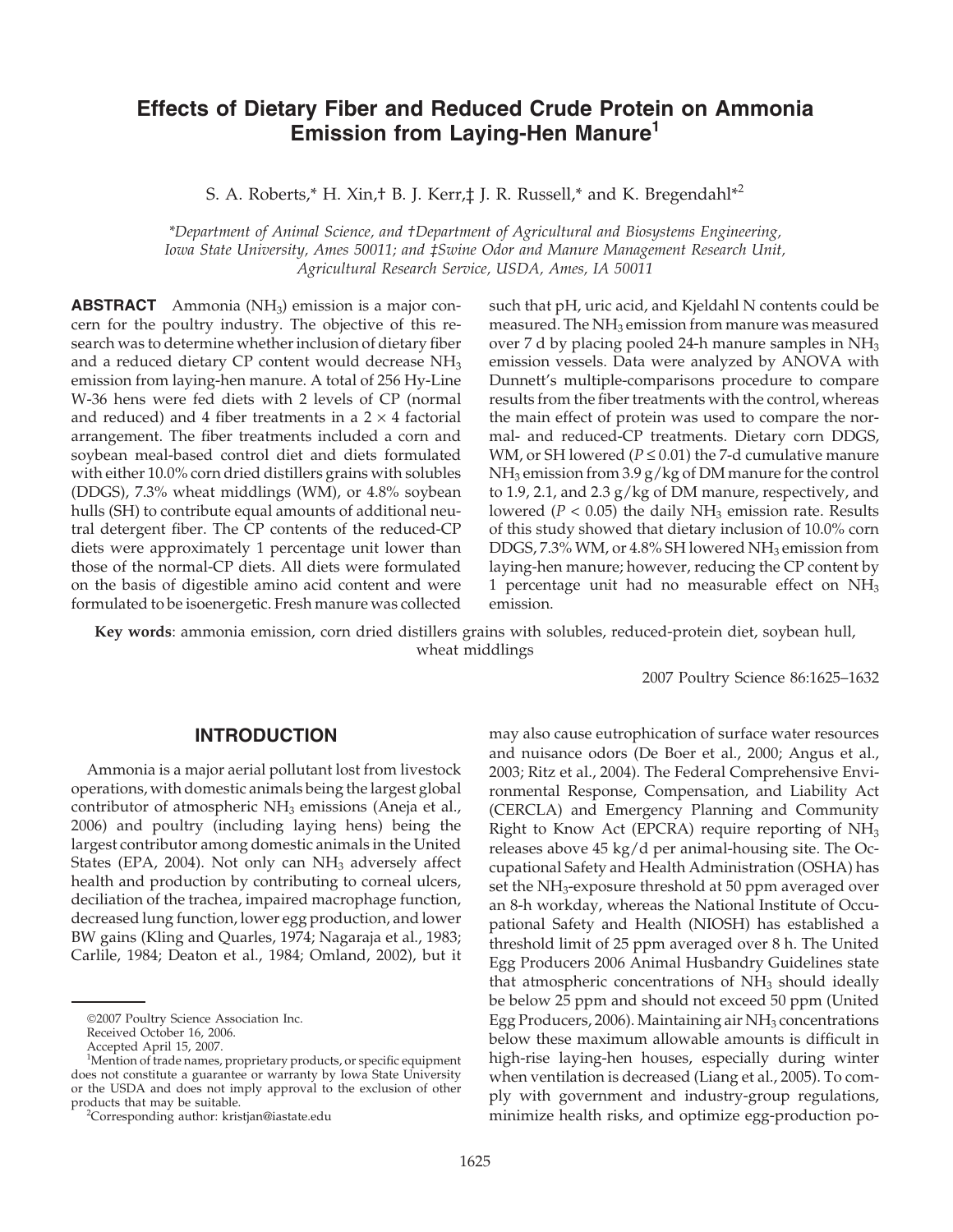tential, egg producers need to either decrease hen numbers at each production site or develop methods to lower NH3 emission with current hen populations.

Adjusting the diet composition may decrease the amount of  $NH<sub>3</sub>$  that is lost from laying-hen facilities. Inclusion of feed ingredients with high concentrations of fiber has been shown to lower  $NH<sub>3</sub>$  emission from pigs, and reduced-CP diets have been shown to decrease N excretion from pigs, broilers, and laying hens (Summers, 1993; Canh et al., 1997, 1998b; Bregendahl et al., 2002; Shriver et al., 2003). We hypothesized that reducing the dietary CP content and including high-fiber feed ingredients would lower  $NH<sub>3</sub>$  emission from laying-hen manure. The objectives of this research were to feed diets with a reduced-CP content and additional high-fiber ingredients to laying hens and measure manure  $NH<sub>3</sub>$  emission, egg production, and N balance. The effects of the dietary treatments on  $NH<sub>3</sub>$  emission are presented here, with production and N balance data presented separately (Roberts, 2007).

### **MATERIALS AND METHODS**

# *Animals and Diets*

A total of 256 Hy-Line W-36 laying hens, 17 wk of age, were obtained from a commercial facility and placed in completely enclosed, fan-ventilated, light (12:12 L:D) and temperature (20°C) controlled room. Hens were housed 2 per cage, corresponding to  $619 \text{ cm}^2$  (96 in.<sup>2</sup>) per hen, in wire-bottomed cages (Chore-Time, Milford, IN), each equipped with a plastic self-feeder and a nipple drinker. Feeders were fitted with a wire grate to minimize waste of feed but not restrict feed consumption. The photoperiod was increased incrementally according to the W-36 Commercial Management Guide (Hy-Line International, Des Moines, IA) to 16:8 L:D at 25 wk of age. Prelay and prepeak diets were formulated according to recommendations in the W-36 Commercial Management Guide for 17 to 18 and 19 to 22 wk of age, respectively, and fed to all hens before commencement of the trial. At 23 wk of age (corresponding to 95% production and denoted as wk 1 of the study) hens were reassigned to cages according to a randomized complete block design, with BW and cage location within the barn as blocking criteria, and were fed the treatment diets. Hens were phase-fed to account for changes in nutrient requirements and feed consumption, with 3 phases from 23 to 31 (phase 1), 32 to 44 (phase 2), and 45 to 58 (phase 3) wk of age. Manure was collected only during phase 3, so phases 1 and 2 will not be discussed in this paper. The 8 dietary treatments were arranged in a  $2 \times 4$  factorial arrangement with 2 contents of CP and 4 fiber diets. The normal-CP diet simulated a diet typically used in industry and the reduced-CP content was achieved by lowering CP by approximately 1 percentage unit with supplemental crystalline amino acids. The 4 fiber diets included a corn- and soybean mealbased control diet and 3 higher fiber diets formulated with 10.0% corn dried distillers grains with solubles (**DDGS**), 7.3% wheat middlings (**WM**), or 4.8% soybean hulls (**SH**). Corn DDGS, WM, and SH were chosen for their high neutral detergent fiber content and availability in the Midwest. Diets were formulated using corn, soybean meal, and meat and bone meal to contain equal amounts of  $ME_n$  and digestible TSAA and Lys (Table 1). All diets contained Celite (Celite Corporation, Lompoc, CA) as a source of acid-insoluble ash (**AIA**), which was used as an indigestible marker, and  $NaHCO<sub>3</sub>$  (American Soda, Parachute, CO) to equalize the calculated dietary electrolyte balance. The Iowa State University Institutional Animal Care and Use Committee approved all techniques and procedures involving birds.

#### *Sample Collection and Chemical Analysis*

Manure was collected during 2 separate periods; the first collection, during wk 27 of the study (birds at 50 wk of age), was used for determination of manure pH, N, uric acid, and short-chain fatty acids (**SCFA**), and the second collection, during wk 33 (birds at 56 wk of age), was used for determination of manure  $NH<sub>3</sub>$  emissions. For the first collection, manure was collected on plastic trays 15 cm below each cage. Within 2 min after excretion, droppings were collected from the tray, placed into capped 50-mL polypropylene centrifuge tubes, and stored on ice until analysis later the same day. To facilitate mixing, manure from each cage was stirred with 5 mL of double-distilled water using a glass rod. A 1-g subsample was used for N analysis and the remainder was frozen at −20°C. Samples were analyzed for total N using the micro-Kjeldahl method (method 990.03, AOAC, 2006) on a Kjeltech 1028 distilling unit (US Tecator Inc., Herndon, VA). The frozen manure samples were later thawed at 4°C for 24 h, and pH was subsequently measured (Accumet AR-15, Fisher Scientific, Pittsburgh, PA) after mixing 1 part manure (approximately 1 g) with 10 parts doubledistilled water with a vortex mixer. The manure remaining after pH measurement was oven-dried at 70°C for 24 h before further analysis. Uric acid content in the dried manure was measured using methods modified from Adeola and Rogler (1994). Briefly, 0.1 g of pulverized, dried manure was homogenized in 15 mL of icecold 1 *M* sodium carbonate (Fisher Scientific, Pittsburgh, PA) at 20,000 rpm for 1 min. Samples were then centrifuged at  $16,100 \times g$  for 30 min at 2°C. Five milliliters of the supernatant were transferred to a 15-mL polypropylene centrifuge tube with 5.525 mL of 3 *M* Tris hydroxymethyl aminomethane·HCl (Fisher Scientific) and the mixture was diluted 5 to 10 times with double-distilled water to obtain a uric acid concentration readable by the kit. Uric acid was quantified using a commercial kit (Uric Acid Reagent Set, catalog no. U7580-150, Pointe Scientific, Inc., Canton, MI) and a microplate reader. The contents of AIA in diets and manure were measured using the method of Vogtmann et al. (1975).

Contents of SCFA, phenol, and indole were measured using GLC on 1 fresh manure sample per diet, pooled from 16 cages. Briefly, 4 g of manure was transferred into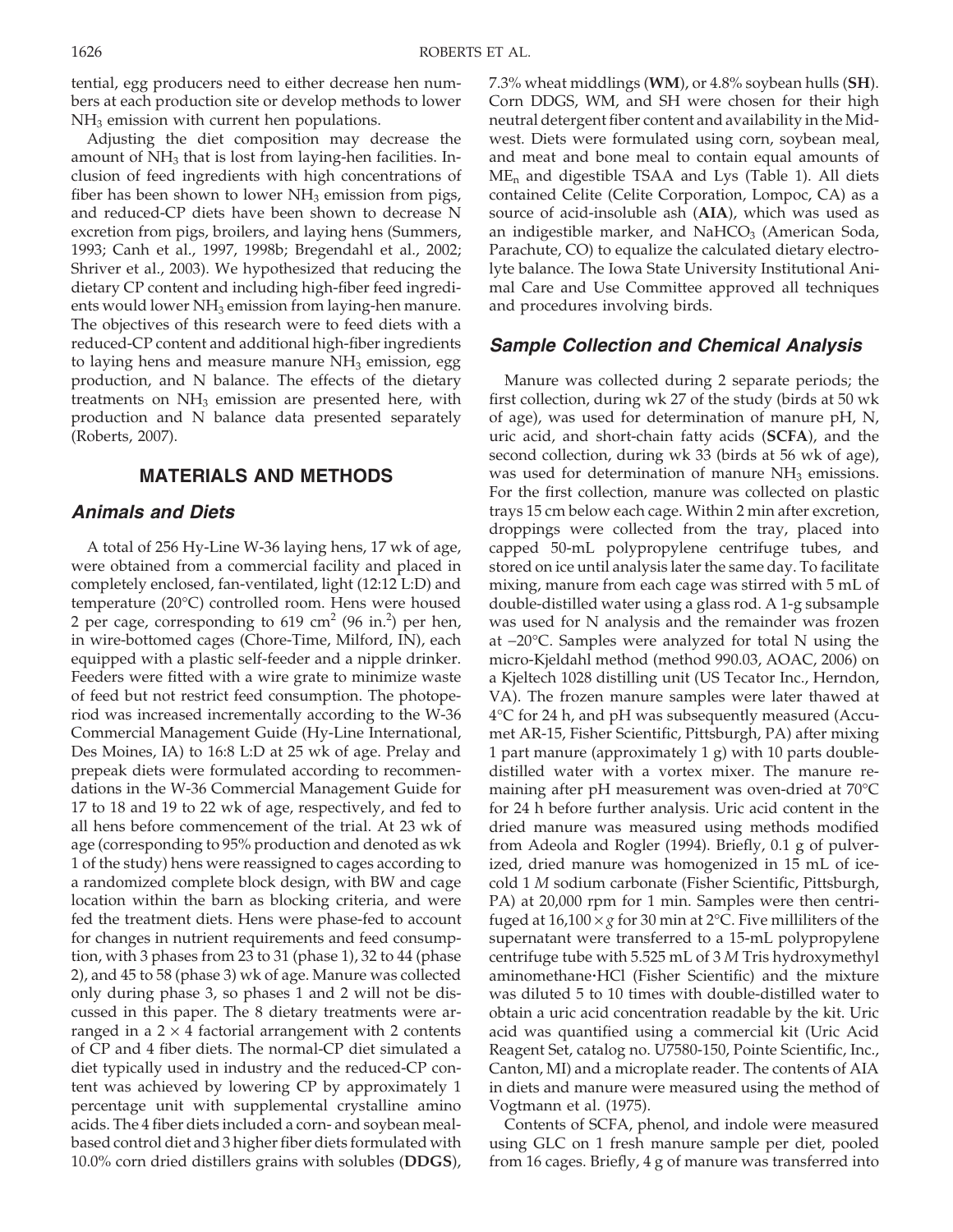Table 1. Diet composition and calculated chemical analyses<sup>1</sup>

|                                                |                          | Normal CP                |           |           | Reduced CP               |                          |           |           |
|------------------------------------------------|--------------------------|--------------------------|-----------|-----------|--------------------------|--------------------------|-----------|-----------|
| Item                                           | Control                  | Corn DDGS                | <b>WM</b> | <b>SH</b> | Control                  | Corn DDGS                | <b>WM</b> | <b>SH</b> |
| Ingredient (%)                                 |                          |                          |           |           |                          |                          |           |           |
| Corn DDGS                                      |                          | 10.00                    |           |           |                          | 10.00                    |           |           |
| <b>WM</b>                                      |                          |                          | 7.30      |           |                          |                          | 7.30      |           |
| <b>SH</b>                                      | $\overline{\phantom{0}}$ | $\overline{\phantom{0}}$ |           | 4.80      | $\overline{\phantom{0}}$ | $\overline{\phantom{0}}$ |           | 4.80      |
| Corn                                           | 62.82                    | 51.90                    | 54.92     | 56.55     | 66.40                    | 57.28                    | 57.78     | 59.21     |
| Soybean meal (48% CP)                          | 18.52                    | 18.37                    | 17.62     | 18.43     | 15.27                    | 13.50                    | 15.09     | 16.04     |
| Calcium carbonate                              | 8.96                     | 9.00                     | 8.98      | 8.90      | 8.95                     | 8.97                     | 8.97      | 8.88      |
| Meat and bone meal (50% CP)                    | 5.00                     | 5.00                     | 5.00      | 5.00      | 5.00                     | 5.00                     | 5.00      | 5.00      |
| Vegetable oil                                  | 2.27                     | 3.65                     | 3.85      | 3.88      | 1.69                     | 2.78                     | 3.37      | 3.44      |
| $Ce\tilde{a}$ <sub>te</sub> <sup>2</sup>       | 1.00                     | 1.00                     | 1.00      | 1.00      | 1.00                     | 1.00                     | 1.00      | 1.00      |
| Dicalcium phosphate                            | 0.27                     | 0.14                     | 0.21      | 0.28      | 0.30                     | 0.19                     | 0.23      | 0.33      |
| Sodium bicarbonate                             | 0.20                     |                          | 0.11      | 0.12      | 0.37                     | 0.25                     | 0.24      | 0.25      |
| Trace-mineral premix <sup>3</sup>              | 0.30                     | 0.30                     | 0.30      | 0.30      | 0.30                     | 0.30                     | 0.30      | 0.30      |
| Vitamin premix <sup>4</sup>                    | 0.30                     | 0.30                     | 0.30      | 0.30      | 0.30                     | 0.30                     | 0.30      | 0.30      |
| Sodium chloride (iodized)                      | 0.19                     | 0.21                     | 0.24      | 0.25      | 0.11                     | 0.10                     | 0.15      | 0.16      |
| Alimet                                         | 0.17                     | 0.13                     | 0.17      | 0.19      | 0.20                     | 0.18                     | 0.19      | 0.21      |
| L-Lys·HCl                                      |                          |                          |           |           | 0.11                     | 0.15                     | 0.08      | 0.08      |
| Calculated chemical composition (%)            |                          |                          |           |           |                          |                          |           |           |
| CP                                             | 16.94                    | 18.37                    | 17.05     | 16.77     | 15.79                    | 16.64                    | 16.16     | 15.92     |
| $ME_{n}$ , kcal/kg                             | 2,840                    | 2,840                    | 2,840     | 2,840     | 2,840                    | 2,840                    | 2,840     | 2,840     |
| Ether extract                                  | 4.72                     | 6.07                     | 6.25      | 6.15      | 4.24                     | 5.33                     | 5.85      | 5.78      |
| Linoleic acid                                  | 1.47                     | 1.69                     | 1.43      | 1.34      | 1.54                     | 1.79                     | 1.49      | 1.39      |
| Neutral detergent fiber                        | 12.58                    | 14.55                    | 14.80     | 15.11     | 12.55                    | 14.51                    | 14.78     | 15.09     |
| Acid detergent fiber                           | 3.04                     | 3.89                     | 3.55      | 5.04      | 2.96                     | 3.77                     | 3.49      | 4.99      |
| Crude fiber                                    | 1.61                     | 2.06                     | 2.14      | 3.41      | 1.56                     | 1.98                     | 2.10      | 3.37      |
| Ca                                             | 4.00                     | 4.00                     | 4.00      | 4.00      | 4.00                     | 4.00                     | 4.00      | 4.00      |
| P (nonphytate)                                 | 0.37                     | 0.37                     | 0.37      | 0.37      | 0.37                     | 0.37                     | 0.37      | 0.37      |
| K                                              | 0.64                     | 0.67                     | 0.67      | 0.68      | 0.59                     | 0.59                     | 0.63      | 0.64      |
| Na                                             | 0.18                     | 0.18                     | 0.18      | 0.18      | 0.20                     | 0.21                     | 0.18      | 0.18      |
| C <sub>1</sub>                                 | 0.19                     | 0.21                     | 0.21      | 0.22      | 0.16                     | 0.18                     | 0.18      | 0.18      |
| Dietary electrolyte balance <sup>5</sup> (mEq) | 191                      | 191                      | 191       | 191       | 191                      | 191                      | 191       | 191       |
| Ile (digestible)                               | 0.60                     | 0.64                     | 0.60      | 0.59      | 0.55                     | 0.55                     | 0.55      | 0.55      |
| Lys (digestible)                               | 0.73                     | 0.73                     | 0.73      | 0.73      | 0.73                     | 0.73                     | 0.73      | 0.73      |
| TSAA (digestible)                              | 0.61                     | 0.61                     | 0.61      | 0.61      | 0.61                     | 0.61                     | 0.61      | 0.61      |
| Thr (digestible)                               | 0.54                     | 0.56                     | 0.53      | 0.53      | 0.49                     | 0.50                     | 0.50      | 0.50      |
| Trp (digestible)                               | 0.18                     | 0.19                     | 0.18      | 0.18      | 0.16                     | 0.16                     | 0.17      | 0.17      |
| Val (digestible)                               | 0.70                     | 0.75                     | 0.70      | 0.69      | 0.65                     | 0.67                     | 0.66      | 0.65      |

 $1^{1}$ DDGS = dried distillers grains with solubles; WM = wheat middlings; SH = soybean hulls.

<sup>2</sup>Celite was included as an indigestible marker (Celite Corporation, Lompoc, CA).

<sup>3</sup>Trace-mineral premix supplied (per kilogram of diet): Mn (MnSO<sub>4</sub>), 70 mg; Zn (ZnO), 90 mg; Fe (FeSO<sub>4</sub>), 60 mg; Cu (CuSo<sub>4</sub>), 12 mg; Se (Na<sub>2</sub>SeO<sub>3</sub>), 0.15 mg; NaCl, 2.5 g.

4 Vitamin premix supplied (per kilogram of diet): vitamin A (retinyl acetate), 8,065 IU; cholecalciferol, 1,580 IU; vitamin E (DL-α-tocopheryl acetate), 15 IU; vitamin B<sub>12</sub>, 16 µg; vitamin K (menadione sodium bisulfite), 4 mg; riboflavin, 7.8 mg; pantothenic acid, 12.8 mg; niacin, 75 mg; choline, 509 mg; folic acid, 1.62 mg; biotin, 270  $\mu$ g.

 $5$ Dietary electrolyte balance was calculated as K + Na – Cl.

a tared 15-mL polypropylene centrifuge tube, after which 1 mL of HPLC-grade water (Fisher Scientific) and 5 mL of HPLC-grade acetone (Fisher Scientific) were added, and each tube was sonicated for 15 s. After sonication, 100 μL of 85% *o*-phosphoric acid (Fisher Scientific) was added and the contents of the tube were mixed using a vortex mixer. Tubes were then centrifuged at  $21,000 \times g$ for 23 min at 4°C. The supernatant was filtered through a 0.2-µm syringe filter and analyzed on an Agilent 6890 gas chromatograph equipped with a flame-ionization detector and DB-FFAP column (30 m  $\times$  0.25 mm  $\times$  0.25  $\mu$ m; Agilent Technologies, Wilmington, DE). The following gas chromatograph parameters were used: split mode, 20:1; inlet temperature, 220°C; initial inlet pressure, 168 kPa; injection volume,  $1 \mu L$ ; constant column flow (He), 1.4 mL/min; and detector temperature, 250°C. The oven temperature program was initial temperature 35°C, 0.5 min hold; 90°C, 2.0 min hold; increase by 10°C/min; final temperature 230°C, hold for 6 min; increase by 12°C/min.

For the second collection, manure was collected during wk 33 (birds at 56 wk of age) over 3 consecutive 24-h periods on plastic trays placed 15 cm below each cage. To obtain sufficient quantities for  $NH<sub>3</sub>$  emission analysis, manure from each of the 24-h periods was pooled within diet and stored at −20°C until analysis. Manure was thawed at 4°C and analyzed for contents of DM by oven drying a 2-g subsample at 70 $\degree$ C for 24 h and for NH<sub>3</sub> emission and  $NH<sub>3</sub>$  emission rate by placing 2.5 kg of manure in  $NH_3$  emission vessels. The 8  $NH_3$  emission vessels were made of 19-L (5-gal) plastic containers, which were lined with Teflon FEP100 film (200A, DuPont Teflon Films, Wilmington, DE). The air inlet and outlet were located in the airtight Teflon-lined lid. Teflon tubing (0.64 cm diameter) and manifold, along with poly(vinyl chlo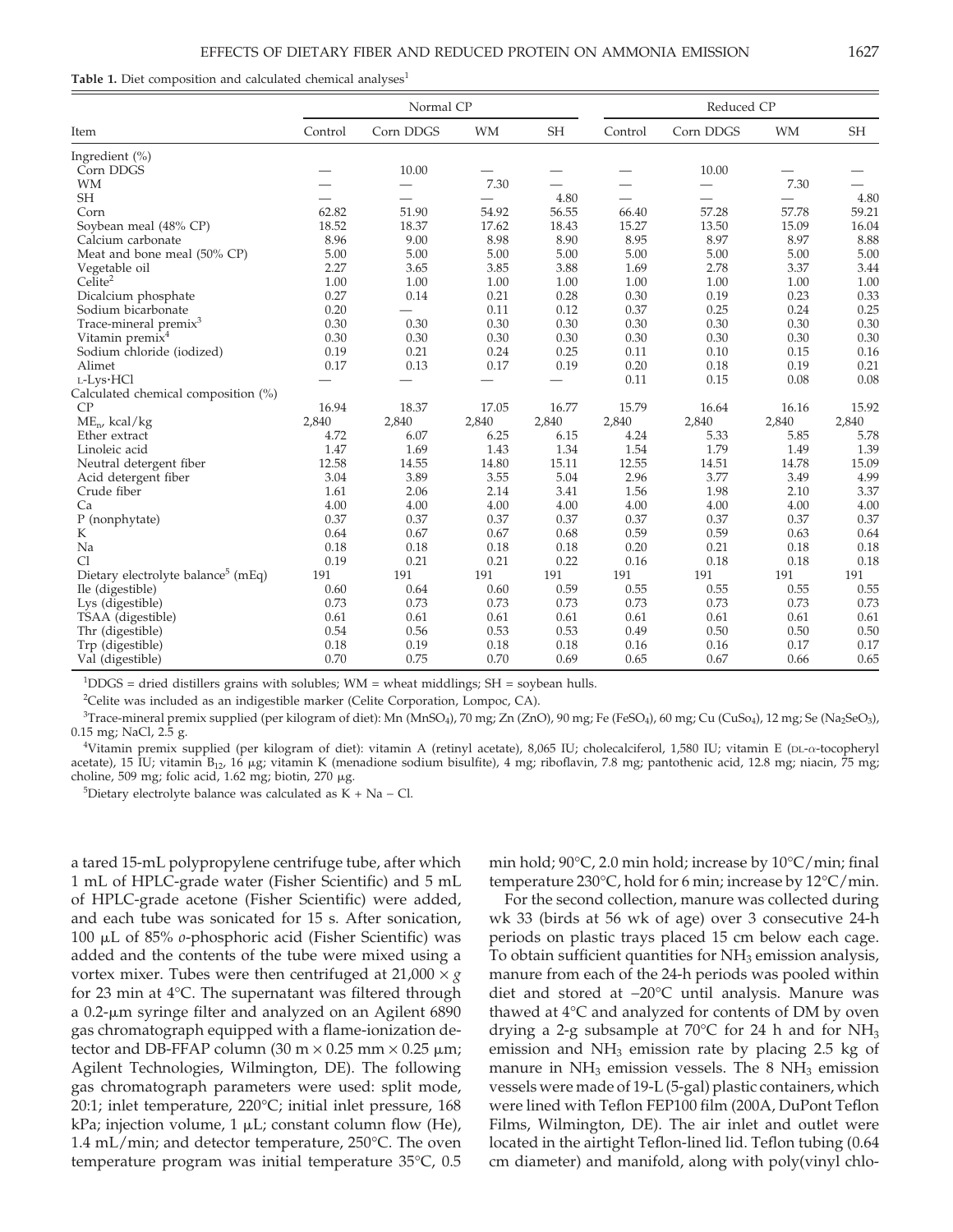ride) compression fittings, were used in constructing the emission vessel system. The vessels were operated under positive pressure with a diaphragm pump (model DOA-P104-AA, Gast Manufacturing, Inc., Benton Harbor, MI) to supply fresh air to the vessels. Flow rate of the fresh air was controlled and measured using an air mass-flow controller (0 to 30 L/min, stainless steel wetted part, AAlborg Instruments and Control Inc., Orangeburg, NY). The supply air was connected to a distribution manifold in which air was divided via 8 identical flow meters (0.2 to 4 L/min, stainless steel valve, VFB-65-SSV, Dwyer Instruments, Inc., Michigan City, IN). A flow rate of 3 L/ min was provided to each vessel, resulting in an airexchange rate of 11 air changes/h. Each vessel was equipped with a stirring fan (12 V DC, Radio Shack, Fort Worth, TX) located 6 cm below the lid for uniform mixing of the headspace. Gas exhausted from the vessels was connected to a common 5-cm plastic pipe that was routed to the building vent outlet. Exhaust air from the headspace of each of the 8 vessels, incoming air, and room air were sampled sequentially at 6-min intervals, with the first 4 min for stabilization and the last 2 min for measurement. This yielded a measurement cycle of 1 h. A photoacoustic infrared analyzer (Chillgard RT Refrigerant Monitor, MSA, Pittsburgh, PA) was used to measure NH3 concentration. The analyzer uses an internal pump to draw air at a flow rate of approximately 1.0 L/min. Eight solenoid valves (Type 6014, 24 V, stainless steel valve body, Burkert Contromatic USA, Irvine, CA) controlled the sequential sampling. A Teflon filter was placed in front of each solenoid valve. Analog outputs from the NH<sub>3</sub> analyzer and mass-flow controller were recorded at 20-s intervals with a measurement and control module (model CR10, Campbell Scientific, Inc., Logan, UT).

# *Calculations*

The AIA contents of feed and manure were used to calculate total DM manure excretion as:

$$
DM_{\text{manure}} = (AIA_{\text{feed}} \times DM_{\text{feed}}) / AIA_{\text{manure}}
$$

where  $DM_{\text{manure}}$  is the DM manure excreted  $(g/d)$ , AIA $_{\text{feed}}$ and  $AIA_{\text{manure}}$  are the analyzed contents (%) of  $AIA$  in feed and manure, respectively, and  $DM_{feed}$  is the DM feed consumption  $(g/d)$  of the hen. The NH<sub>3</sub> emission per kilogram of manure was determined in the  $NH<sub>3</sub>$  emission vessels and the NH<sub>3</sub> emitted from the hens was calculated as:

$$
A_{hen} = (A_{manure} \times DM_{manure})
$$

where  $A_{hen}$  is the NH<sub>3</sub> emitted (g/d) from the hens and  $A<sub>manure</sub>$  is the NH<sub>3</sub> emitted (g/g) from manure on a DM basis. The total N excretion of each hen was calculated as:

$$
N_{\text{excretion}} = N_{\text{manure}} \times DM_{\text{manure}}
$$

where  $N_{\text{excretion}}$  is the total N excretion (g/d) and  $N_{\text{manure}}$ is the N content  $\frac{6}{6}$  of the manure on a DM basis. Uric acid excretion was calculated as:

$$
UA_{excretion} = UA_{manure} \times DM_{manure}
$$

where  $UA_{\text{excretion}}$  is the uric acid excreted (g/d) and  $UA_{\text{ma}}$  $_{\text{nure}}$  is the uric acid content (%) of the manure on a DM basis. The proportion of N in manure from uric acid was calculated as:

$$
\%UAN_{\text{excretion}} = 100 \times (UA_{\text{excretion}} \times 1/3)/N_{\text{excretion}}
$$

where %UAN<sub>excretion</sub> is the uric acid N excreted, expressed as a percentage of total N excretion and 1/3 is the N content of uric acid by weight.

#### *Statistical Analyses*

Statistical analyses were performed with JMP (version 5.1.2, SAS Institute, Inc., Cary, NC). Data were analyzed by ANOVA appropriate for a randomized complete block design with 16 blocks and 8 dietary treatments in a  $2 \times 4$ factorial arrangement (Morris, 1999). The ANOVA model included effects of block, protein, fiber, and the interaction of protein and fiber. Dunnett's multiple-comparisons procedure (Dunnett, 1955) was used to compare the results from each of the fiber treatments with the results from the control; the main effect of protein was used to compare the reduced- and normal-CP diets. The experimental unit for analysis of fresh manure was a cage with 2 hens, whereas the experimental unit for  $NH<sub>3</sub>$  emission was the pooled manure sample for each diet; *P*-values ≤ 0.05 were considered significant and  $P \leq 0.10$  considered a trend.

### **RESULTS AND DISCUSSION**

Including high-fiber ingredients in pig diets has been shown to decrease  $NH<sub>3</sub>$  emission because dietary fiber increases the metabolism and growth of bacterial populations in the large intestine (Kirchgessner et al., 1994). In addition to the energy provided by the fiber, the bacteria also require N, part of which may be acquired from N that would otherwise be excreted as uric acid, thereby shifting the N excretion from uric acid to bacterial protein. Indeed, when Shriver et al. (2003) fed SH or beet pulp to pigs, N excretion was repartitioned from the urine to the feces. Bacterial enzymes in manure readily degrade uric acid to NH3, which is volatilized (Mackie et al., 1998). In contrast, bacterial protein in the feces is more stable compared with uric acid such that the N will remain in the manure for a longer period of time, thereby lowering  $NH<sub>3</sub>$  volatilization and improving the fertilizer value of the manure (Canh et al., 1998c).

In the present study,  $NH<sub>3</sub>$  emission from manure was lowered  $(P < 0.01)$  by dietary inclusion of 10.0% corn DDGS, 7.3% WM, or 4.8% SH when measured per kilogram of manure over 7 d compared with manure of hens fed the control diet, with the diet containing corn DDGS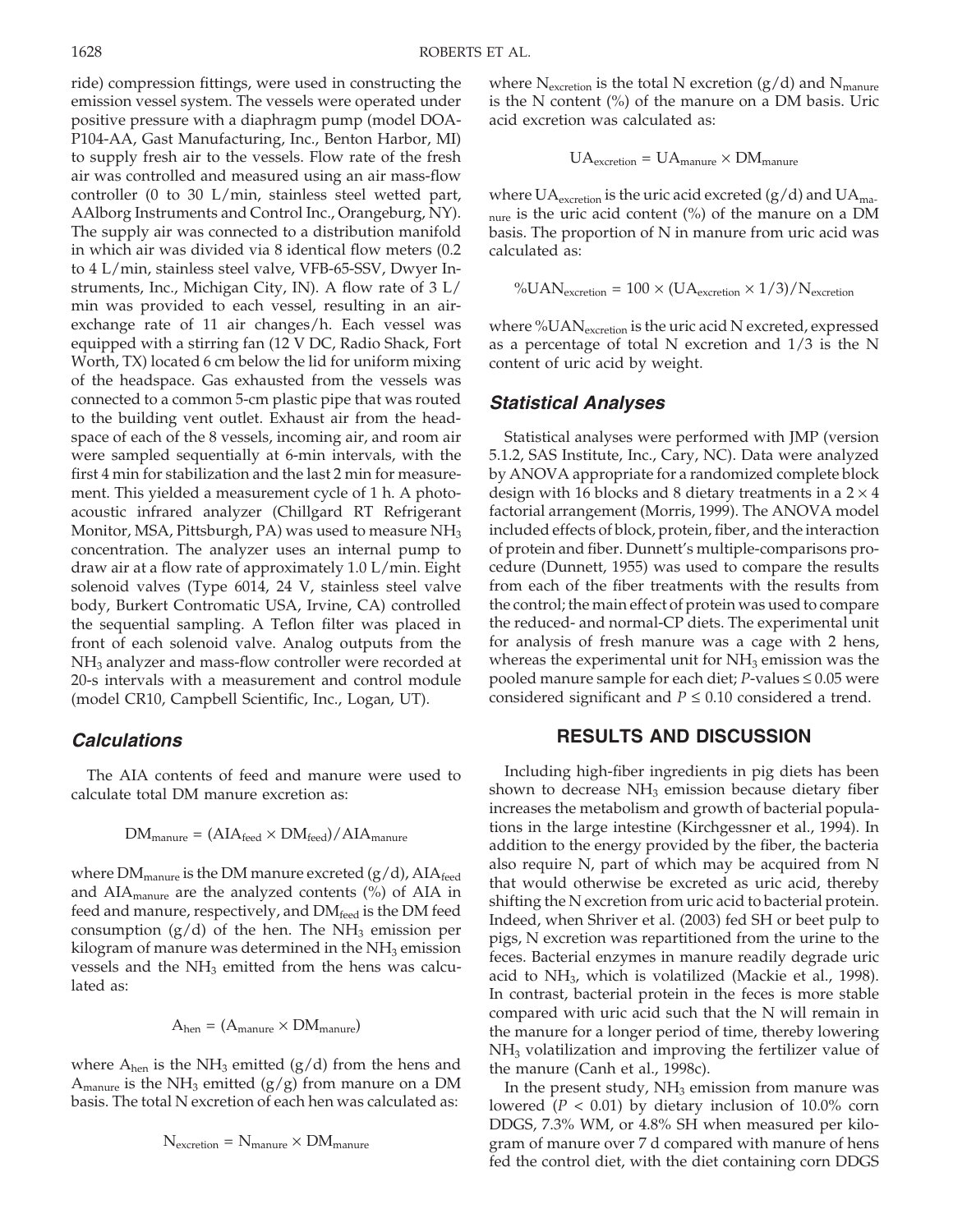**Table 2.** Ammonia emission, N excretion, manure uric acid, and manure pH from hens fed diets varying in CP and fiber

| Item                                        |         |           | Protein   |                   |                      |                   |                   |                      |
|---------------------------------------------|---------|-----------|-----------|-------------------|----------------------|-------------------|-------------------|----------------------|
|                                             | Control | Corn DDGS | WМ        | <b>SH</b>         | Pooled<br><b>SEM</b> | Normal            | Reduced           | Pooled<br><b>SEM</b> |
| $NH_3$ emission <sup>2</sup> (g/kg per 7 d) | 3.86    | $1.93***$ | $2.10***$ | $2.32**$          | 0.29                 | 2.57              | 2.53              | 0.20                 |
| $NH3$ emission <sup>2</sup> (g/hen per 7 d) | 0.13    | $0.08**$  | $0.08**$  | $0.09*$           | 0.01                 | 0.10              | 0.09              | 0.01                 |
| N excretion <sup>3</sup> (g/kg per d)       | 1.61    | 1.68      | 1.49      | 1.54              | 0.07                 | 1.66 <sup>a</sup> | 1.49 <sup>b</sup> | 0.05                 |
| Uric acid <sup>3</sup> (g/hen per d)        | 3.40    | 3.26      | 3.03      | 3.11              | 0.17                 | 3.32              | 3.07              | 0.12                 |
| Uric acid $N^3$ (% of total N)              | 71.16   | 65.10     | 67.78     | 69.32             | 2.63                 | 67.07             | 69.60             | 1.86                 |
| pН                                          | 7.08    | $6.77*$   | $6.80*$   | 6.85 <sup>†</sup> | 0.04                 | 6.79              | 6.95              | 0.05                 |

<sup>a,b</sup>Means within a row lacking a common superscript differ  $(P < 0.05)$ .

 $1^{1}$ DDGS = dried distillers grains with solubles; WM = wheat middlings; SH = soybean hulls.

 $2^2$ Means of 6 observations for the fiber factor and 12 observations for the protein factor.

<sup>3</sup>Means of 32 observations for the fiber factor and 64 observations for the protein factor.

†*P* < 0.10, \**P* ≤ 0.05, \*\**P* < 0.01, \*\*\**P* ≤ 0.001; *P*-value from Dunnett's multiple-comparisons procedure comparing the control with corn DDGS, WM, or SH.

resulting in a 50% decrease in  $NH<sub>3</sub>$  emission (Table 2). Canh et al. (1998b) found that pigs fed high-fiber diets excreted more DM manure than pigs fed a control diet. Inclusion of high-fiber feed ingredients in laying-hen diets may also cause an increase in DM manure excretion because of the possibility of lower DM digestibility (Jaroni et al., 1999; Hogberg and Lindberg, 2004; Holt et al., 2006). Although the DM digestibilities of the diets were not affected by the inclusion of fiber in the present study (Roberts, 2007), NH<sub>3</sub> emission was calculated on a per hen basis to account for any potential differences in manure excretion between control- and fiber-fed hens. Regardless of this adjustment, NH<sub>3</sub> emission was lower ( $P \le 0.05$ ) from hens fed the fiber diets compared with emission from hens fed the control diet (Table 2).

The corn DDGS and WM diets each resulted in a lower  $(P<0.05)$  NH<sub>3</sub> emission rate from manure compared with the control diet each day during the entire 7-d measuring period (Table 3). The SH diet caused a lower ( $P \le 0.05$ )  $NH<sub>3</sub>$  emission rate during d 3 through 7, but not during d 1 and 2 (*P* < 0.10). The top layer of a manure stack, such as is found in a high-rise laying-hen house, is principally responsible for  $NH<sub>3</sub>$  emission (Xin and Liang, 2005). Because manure is continually added to the stack, the  $NH<sub>3</sub>$ emission rate during the first few days after excretion and before manure becomes buried is therefore extremely important. In manure-belt houses, where manure is not allowed to build up over time, the  $NH<sub>3</sub>$  emission rate determines the amount of N lost during the 1 to 3 d after manure excretion and before removal of the manure from the house. Once the manure is removed to a storage building, it can be treated to minimize further  $NH<sub>3</sub>$  loss by lowering the surface area to volume ratio or applying chemical treatments (McCrory and Hobbs, 2001; Panetta et al., 2005; Xin and Liang, 2005). The lower daily  $NH<sub>3</sub>$ emission rate indicates that, in a commercial setting, feeding high-fiber diets such as those fed in this study would cause more N to be retained in the manure from hens managed in either a high-rise or manure-belt house, where manure is most susceptible to  $NH<sub>3</sub>$  volatilization the first few days after excretion.

The N excretion in manure consists mainly of uric acid and bacterial protein with some urea,  $NH<sub>3</sub>$ , and endogenous N. To determine whether the additional dietary fiber caused a repartitioning of N excretion from uric acid to bacterial protein, the uric acid content of the manure was measured. A decrease in uric acid N as a percentage of total N excretion would suggest an increase in the bacterial-protein N contents of the manure. However, there were no differences ( $P > 0.10$ ) in uric acid N as a percentage of total N excretion for the manure from fiber-fed hens compared with the manure from hens fed the control diet (Table 2), suggesting that N was not repartitioned from uric acid to bacterial protein. This result contradicts the results of Kreuzer and Machmuller (1993), Tetens et al. (1996), and Canh et al. (1997), who found less urinary N and more fecal N when diets with up to 30% sugarbeet pulp were fed to pigs or rats. Considering the relatively lower inclusion rate of the high-fiber feed ingredients in the present study, the repartitioning of N may not have been large enough to be detected. Additionally, hens have a relatively short large intestine in relation to body size compared with that of the pig or rat, and this provides a short period of time for bacterial protein synthesis.

The bacterial fermentation of fiber produces SCFA, which are readily absorbed across the mucosal membranes of the digestive tract (Bergman, 1990). However, when pigs are fed a high-fiber diet, the slurry contains considerably more SCFA compared with the slurry from pigs fed a common grain-based diet, and these SCFA cause a lower slurry pH (Canh et al., 1997, 1998c; Hogberg and Lindberg, 2004; Kerr et al., 2006). The pH of slurry is a major determinant of the rate and extent of  $NH<sub>3</sub>$ volatilization from animal waste because lower manure pH shifts the NH<sub>3</sub> equilibrium (pKa = 9.2) toward NH<sub>4</sub><sup>+</sup>, which is more water soluble and therefore less volatile than NH3. Additionally, bacterial enzymes that are involved in the breakdown of uric acid to  $NH<sub>3</sub>$  have a relatively high optimum pH and are therefore less active when manure pH is decreased (Mobley and Hausinger, 1989). Indeed, Canh et al. (1998a) and Panetta et al. (2005) showed that the pH of slurry and  $NH<sub>3</sub>$  emission are in-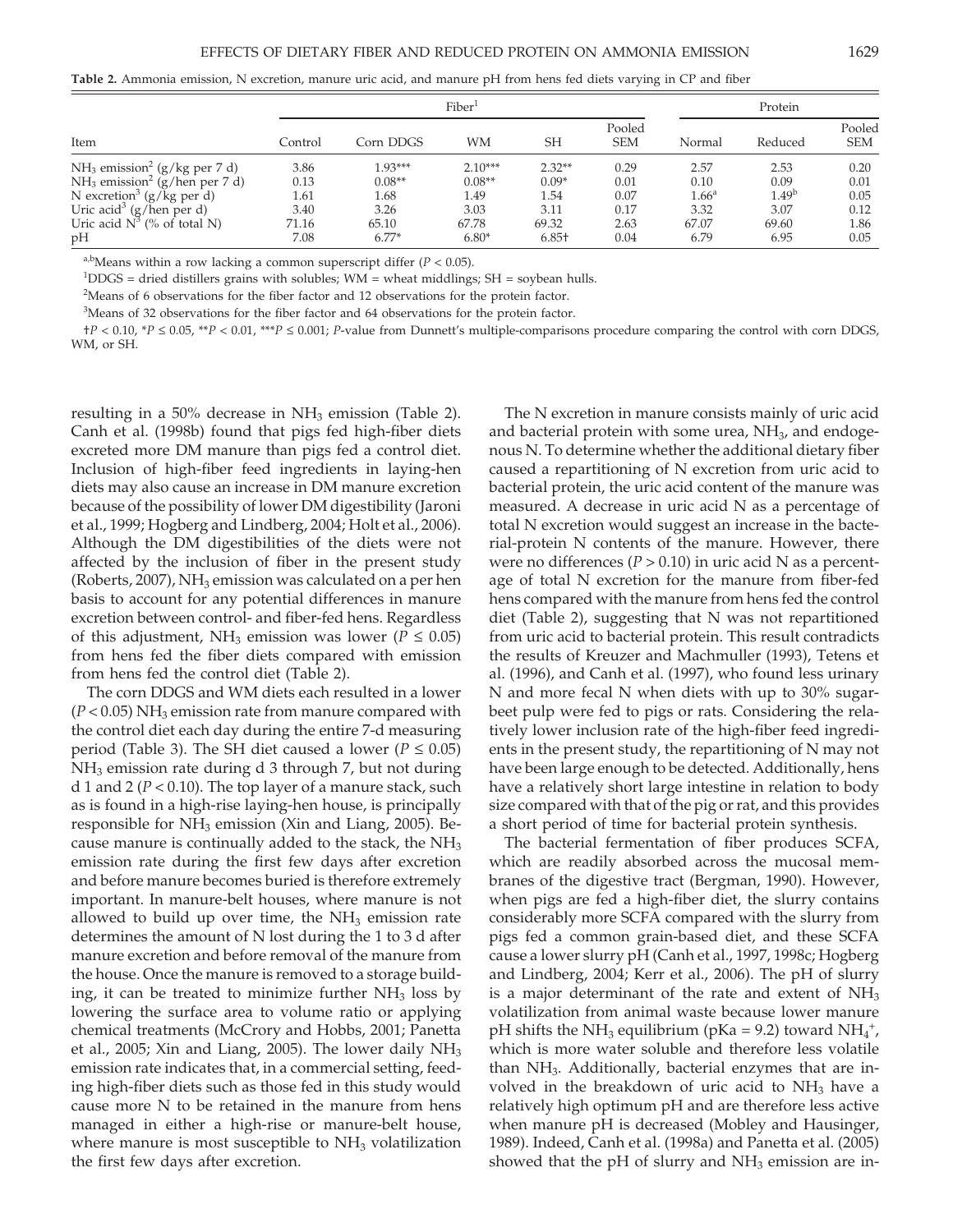**Table 3.** Daily ammonia emission rate, calculated on a DM basis, of manure from hens fed diets varying in CP and fiber

|                                     |        | Day            |        |                |        |        |        |  |  |  |
|-------------------------------------|--------|----------------|--------|----------------|--------|--------|--------|--|--|--|
| Treatment<br>(g/kg per d)           | 1      | $\overline{2}$ | 3      | $\overline{4}$ | 5      | 6      | 7      |  |  |  |
| ${\rm Fiber}^1$                     |        |                |        |                |        |        |        |  |  |  |
| Control                             | 0.0517 | 0.1348         | 0.3635 | 0.7112         | 0.8428 | 0.8739 | 0.8743 |  |  |  |
| Corn $DDGS2$                        | 0.0325 | 0.1055         | 0.1696 | 0.3627         | 0.4809 | 0.5521 | 0.6313 |  |  |  |
| Wheat middlings                     | 0.0245 | 0.0844         | 0.1287 | 0.2912         | 0.4521 | 0.5320 | 0.5949 |  |  |  |
| Soybean hulls                       | 0.0295 | 0.0663         | 0.1763 | 0.2828         | 0.3772 | 0.4585 | 0.5240 |  |  |  |
| Pooled SEM                          | 0.0056 | 0.0088         | 0.0344 | 0.0594         | 0.0725 | 0.0752 | 0.0671 |  |  |  |
| Protein <sup>3</sup>                |        |                |        |                |        |        |        |  |  |  |
| Normal CP                           | 0.0341 | 0.0923         | 0.2034 | 0.4251         | 0.5547 | 0.6136 | 0.6656 |  |  |  |
| Reduced CP                          | 0.0349 | 0.1032         | 0.2157 | 0.3988         | 0.5217 | 0.5947 | 0.6467 |  |  |  |
| Pooled SEM                          | 0.0040 | 0.0062         | 0.0243 | 0.0420         | 0.0512 | 0.0532 | 0.0474 |  |  |  |
| P-value $^4\,$                      |        |                |        |                |        |        |        |  |  |  |
| Corn $DDGS4$                        | 0.0307 | 0.0001         | 0.0032 | 0.0002         | 0.0007 | 0.0029 | 0.0046 |  |  |  |
| Wheat middlings <sup>4</sup>        | 0.0080 | 0.0021         | 0.0004 | 0.0003         | 0.0036 | 0.0129 | 0.0228 |  |  |  |
| Soybean hulls <sup>4</sup>          | 0.0657 | 0.0755         | 0.0024 | 0.0017         | 0.0067 | 0.0192 | 0.0503 |  |  |  |
| Protein <sup>5</sup>                | 0.8883 | 0.2333         | 0.7262 | 0.6645         | 0.6555 | 0.8050 | 0.7821 |  |  |  |
| Protein $\times$ fiber <sup>5</sup> | 0.1405 | 0.0016         | 0.1219 | 0.2894         | 0.4780 | 0.5756 | 0.5196 |  |  |  |

<sup>1</sup>Values are means of 6 observations.

2 DDGS = dried distillers grains with solubles.

3 Values are means of 12 observations.

<sup>4</sup>P-values from Dunnett's multiple-comparisons procedure comparing the control with corn DDGS, wheat middlings, or soybean hulls.

<sup>5</sup>Main effect of protein or protein  $\times$  fiber.

versely related. Compared with manure from hens fed the control diet, the pH of manure from hens fed corn DDGS or WM was lower ( $P < 0.05$ ), whereas the manure from SH-fed hens tended  $(P = 0.10)$  to have a lower pH (Table 2). Because the manure N was not repartitioned from uric acid to bacterial protein, the lower pH was probably responsible for the lower  $NH<sub>3</sub>$  emission that was observed from the manure of the fiber-fed hens. Higher contents of acetic, propionic, isobutyric, butyric, isovaleric, and valeric acids were observed in the manure from hens fed each of the 3 high-fiber diets compared with manure from the control-fed hens (Table 4). Although only 1 manure sample was measured from each diet, the observed higher contents of these SCFA indicate that the lower pH was caused by increased contents of SCFA in the manure.

Fiber content of the diets in this study was measured as neutral detergent fiber, an analysis that measures the total contents of cellulose, hemicellulose, lignin, and silica in a feed sample. The proportions of each cell-wall component in a given feedstuff may partially determine the extent of fermentation by microbes in the large intestine, and therefore the suitability of that feedstuff to lower  $NH<sub>3</sub>$  emission from the manure. Hens were fed the treatment diets during phases 1, 2, and 3, with manure samples collected only during phase 3. Further studies are warranted to determine the length of time necessary for bacterial populations and  $NH<sub>3</sub>$  emission to adjust to the high-

**Table 4.** Contents of volatile compounds in manure from hens fed diets varying in CP and fiber<sup>1</sup>

| Volatile compound<br>$(\mu \text{mol}/g)$ , as-is manure) |         | Fiber <sup>2</sup> | Protein <sup>3</sup> |           |        |         |
|-----------------------------------------------------------|---------|--------------------|----------------------|-----------|--------|---------|
|                                                           | Control | Corn DDGS          | <b>WM</b>            | <b>SH</b> | Normal | Reduced |
| Acetic acid                                               | 8.570   | 11.127             | 9.410                | 9.918     | 10.126 | 9.386   |
| Propionic acid                                            | 1.041   | 1.528              | 1.234                | 1.351     | 1.388  | 1.189   |
| Isobutyric acid                                           | 0.039   | 0.054              | 0.043                | 0.062     | 0.049  | 0.050   |
| Butyric acid                                              | 0.401   | 0.642              | 0.532                | 0.513     | 0.572  | 0.472   |
| Isovaleric acid                                           | 0.062   | 0.090              | 0.075                | 0.079     | 0.079  | 0.074   |
| Valeric acid                                              | 0.084   | 0.138              | 0.133                | 0.119     | 0.116  | 0.111   |
| Isocaproic acid                                           | 0.027   | 0.034              | 0.005                | 0.057     | 0.006  | 0.055   |
| Caproic acid                                              | 0.171   | 0.175              | 0.164                | 0.227     | 0.201  | 0.168   |
| Heptanoic acid                                            | 0.040   | 0.026              | 0.031                | 0.037     | 0.031  | 0.036   |
| Phenol                                                    | 0.067   | 0.062              | 0.062                | 0.056     | 0.057  | 0.067   |
| p-Cresol                                                  | 0.084   | 0.068              | 0.056                | 0.061     | 0.061  | 0.078   |
| Indole                                                    | 0.050   | 0.046              | 0.055                | 0.045     | 0.050  | 0.047   |
| 3-Methyl indole                                           | 0.003   | 0.020              | 0.033                | 0.019     | 0.028  | 0.010   |

<sup>1</sup>One sample from each diet was analyzed; therefore, no statistical analysis is available.

2 Means of 2 observations. DDGS = dried distillers grains with solubles; WM = wheat middlings; SH = soybean hulls.

3 Means of 4 observations.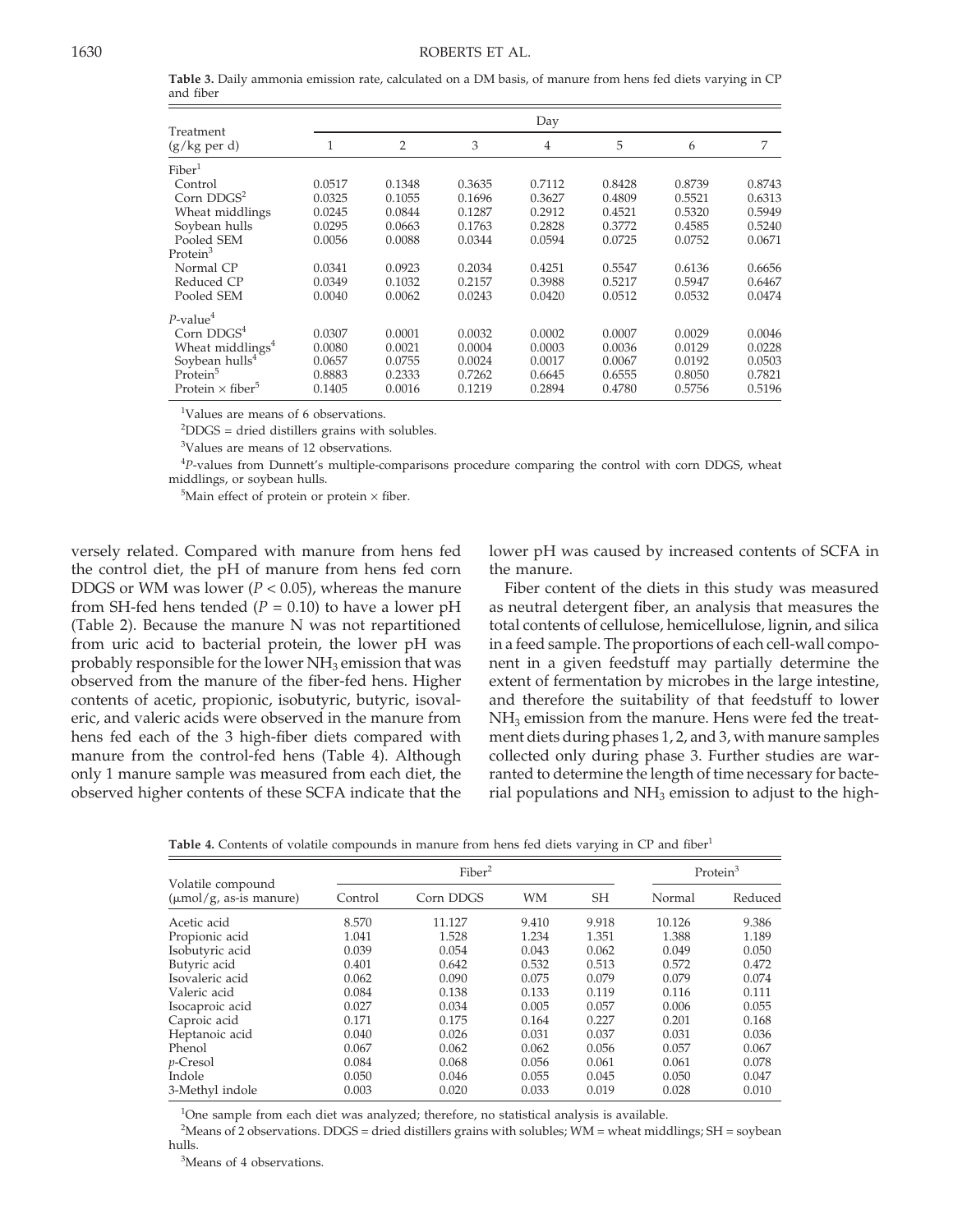fiber diet as well as the effects of different fiber types and fermentability on  $NH<sub>3</sub>$  emission.

Standard corn-soybean meal diets, balanced for the first- and second-limiting amino acids (TSAA and Lys, respectively), contain contents of the other amino acids above hen requirements. Hens do not have the ability to store excess dietary amino acids, which are instead excreted, mainly as uric acid. Formulating a diet based on amino acid requirements with no CP minimum and including supplemental amino acids lowers the CP and N contents of the diet. We hypothesized that reduced dietary CP content would cause a decrease in total N and uric acid excretion, and therefore have less potential for microbial conversion of uric acid to NH<sub>3</sub>. Typically, when the dietary CP content is lowered by using crystalline amino acids, N excretion is lowered by 8 to 10% for each 1 percentage unit decrease in dietary CP (Kerr and Easter, 1995; Canh et al., 1998c). Indeed, in the present study, the reduced-CP diets caused a 10% decrease (*P* < 0.05) in total N excretion compared with the normal-CP diet (Table 2). In addition, lower uric acid excretion, and therefore lower  $NH<sub>3</sub>$  emission, was expected from hens fed the reduced-CP diets. However, NH<sub>3</sub> emission was not lower from the manure of hens fed the reduced-CP diets, contrary to previous studies, which showed approximately 7 to 10% lower  $NH<sub>3</sub>$  emission for each 1 percentage unit lower dietary CP in pigs (Canh et al., 1998b). Not only was  $NH<sub>3</sub>$  emission higher than expected from the hens fed the reduced-CP diets, but egg production and egg mass also were lower compared with hens fed the normal-CP diets (Roberts, 2007), indicating a possible amino acid deficiency in the reduced-CP diets. If the reduced-CP diets were indeed deficient in 1 or more individual amino acids, the other dietary amino acids, now in excess, would have been deaminated and the N would have been excreted as uric acid, which could explain both the higher than expected uric acid excretion and  $NH<sub>3</sub>$  emission from the reduced-CP fed hens.

Results of this study showed that inclusion of 10% corn DDGS, 7% WM, or 5% SH in laying-hen diets lowered total manure  $NH<sub>3</sub>$  emission and the  $NH<sub>3</sub>$  emission rate by up to 50%. This effect was mainly through a decrease in manure pH. When corn DDGS, WM, or SH are included in a commercial laying-hen diet, it is typically because of their contribution of nutrients to the diet or their relatively low cost in least-cost feed formulations. However, this study showed that, in addition to the essential amino acids, minerals, and other nutrients provided by the corn DDGS, WM, and SH, these ingredients also function to lower  $NH<sub>3</sub>$  emission.

# **ACKNOWLEDGMENTS**

The authors would like to thank the Midwest Poultry Consortium (St. Paul, MN) and Novus International Inc. (St. Louis, MO) for financial support. Additionally, we would like to acknowledge the Feed Energy Company (Des Moines, IA) and ADM (Des Moines, IA) for in-kind contributions and Novus International Inc. for amino acid

analysis. The assistance provided by personnel in the laboratories of Xin, Kerr, and Bregendahl and at the Iowa State University Poultry Science Research Center, as well as statistical guidance from Philip Dixon, Department of Statistics, Iowa State University, are greatly appreciated.

# **REFERENCES**

- Adeola, O., and J. C. Rogler. 1994. Comparative extraction methods for spectrophotometric analysis of uric acid in avian excreta. Arch. Anim. Nutr. 47:1–10.
- Aneja, V. P., W. H. Schlesinger, D. Niyogi, G. Jennings, W. Gilliam, R. E. Knighton, C. S. Duke, J. Blunden, and S. Krishnan. 2006. Emerging national research needs for agricultural air quality. Eos. Trans. Am. Geophys. Union 87:25–29.
- Angus, A. J., I. D. Hodge, S. McNally, and M. A. Sutton. 2003. The setting of standards for agricultural nitrogen emissions: A case study of the Delphi technique. J. Environ. Manage. 69:323–337.
- AOAC. 2006. Official Methods of Analysis. 18th ed. Assoc. Off. Anal. Chem., Washington, DC.
- Bergman, E. N. 1990. Energy contributions of volatile fatty acids from the gastrointestinal tract in various species. Physiol. Rev. 70:567–590.
- Bregendahl, K., J. L. Sell, and D. R. Zimmerman. 2002. Effect of low-protein diets on growth performance and body composition of broiler chicks. Poult. Sci. 81:1156–1167.
- Canh, T. T., A. J. A. Aarnink, Z. Mroz, A. W. Jongbloed, J. W. Schrama, and M. W. A. Verstegen. 1998a. Influence of electrolyte balance and acidifying calcium salts in the diet of growing-finishing pigs on urinary pH, slurry pH and ammonia volatilisation from slurry. Livest. Prod. Sci. 56:1–13.
- Canh, T. T., A. J. A. Aarnink, J. B. Schutte, A. Sutton, D. J. Langhout, and M. W. A. Verstegen. 1998b. Dietary protein affects nitrogen excretion and ammonia emission from slurry of growing-finishing pigs. Livest. Prod. Sci. 56:181–191.
- Canh, T. T., A. L. Sutton, A. J. Aarnink, M. W. Verstegen, J. W. Schrama, and G. C. Bakker. 1998c. Dietary carbohydrates alter the fecal composition and pH and the ammonia emission from slurry of growing pigs. J. Anim. Sci. 76:1887–1895.
- Canh, T. T., M. W. Verstegen, A. J. Aarnink, and J. W. Schrama. 1997. Influence of dietary factors on nitrogen partitioning and composition of urine and feces of fattening pigs. J. Anim. Sci. 75:700–706.
- Carlile, F. S. 1984. Ammonia in poultry houses: A literature review. World's Poult. Sci. J. 40:99–113.
- Deaton, J. W., F. N. Reece, and B. D. Lott. 1984. Effect of atmospheric ammonia on pullets at point of lay. Poult. Sci. 63:384–385.
- De Boer, I. J., P. L. Van Der Togt, M. Grossman, and R. P. Kwakkel. 2000. Nutrient flows for poultry production in the Netherlands. Poult. Sci. 79:172–179.
- Dunnett, C. W. 1955. A multiple comparison procedure for comparing several treatments with a control. J. Am. Stat. Assoc. 50:1096–1121.
- EPA (US Environmental Protection Agency). 2004. National Emission Inventory—Ammonia Emissions from Animal Husbandry Operations: Draft Report. US EPA, Washington, DC.
- Hogberg, A., and J. E. Lindberg. 2004. Influence of cereal nonstarch polysaccharides on digestion site and gut environment in growing pigs. Livest. Prod. Sci. 87:121–130.
- Holt, J. P., L. J. Johnston, S. K. Baidoo, and G. C. Shurson. 2006. Effects of a high-fiber diet and frequent feeding on behavior, reproductive performance, and nutrient digestibility in gestating sows. J. Anim. Sci. 84:946–955.
- Jaroni, D., S. E. Scheideler, M. M. Beck, and C. Wyatt. 1999. The effect of dietary wheat middlings and enzyme supplementation II: Apparent nutrient digestibility, digestive tract size,